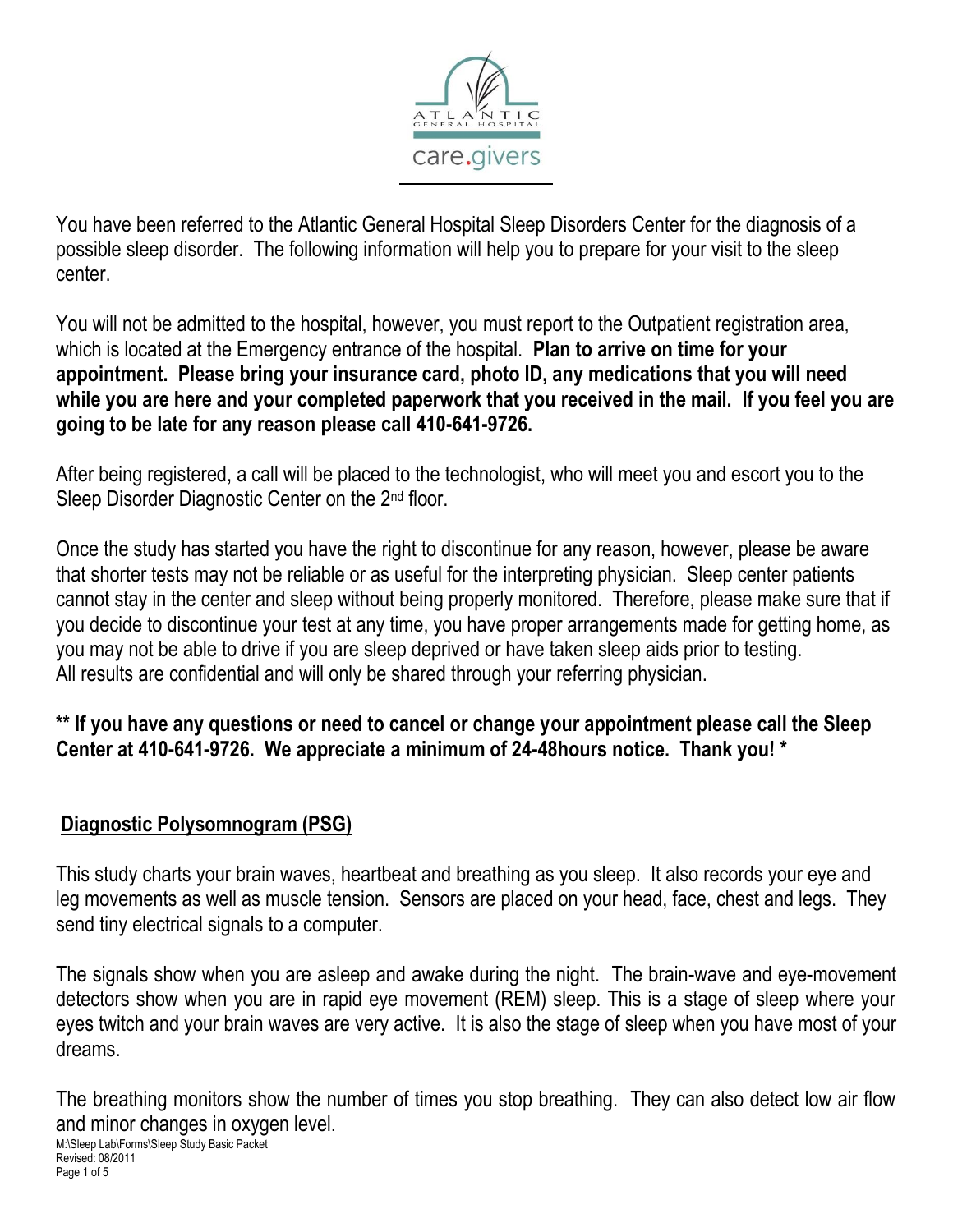The leg sensors show both minor twitches and major movements that occur during the night.

A clip will also be placed on your finger to note changes in the level of oxygen in your blood. The clip monitors the color of your blood. As blood loses oxygen, it turns from bright red to dark red.

#### **A polysomnogram is often ordered in the following cases**:

- To look for sleep related breathing disorders such as sleep apnea
- To go along with daytime nap studies (MSLT) to diagnose narcolepsy or hypersomnias
- To look for behaviors during sleep that can be violent or could be harmful to the patient or others.
- To evaluate possible reasons for insomnia

#### **GENERAL INFORMATION**

The sleep center staff will go out of their way to make you feel relaxed. You will be asked to come to the center in the evening. Some time will be given for you to make yourself at home in the bedroom. No other patients will be in the room with you.

You will not feel any pain during the polysomnogram. The sensors are gently placed on your skin and connected to a computer. The wires are long enough to let you move around and turn over in bed. You are free to read or watch TV until your normal bedtime. Then the lights are turned off and it is time for you to try to fall asleep. A low-light video camera allows a technologist to see you from a nearby room. He or she will have to enter your room if a sensor comes loose.

The polysomnogram is not a test that you can fail. Nearly everyone falls asleep during the study. Most people do not sleep as well as they do at home. This will not affect the results. In most cases, you do not need to sleep for a full eight hours to find the source of your problem.

In the morning the sensors will be removed. This will complete the study and you will be free to go. You may be tired if you did not sleep well during the night. Otherwise, you can return to normal activities on the day after a sleep study.

#### **Who reads the results?**

A technologist is the first one to review the data from a sleep study. First, he or she will chart your sleep stages. Next, he or she will look for any events of abnormal breathing or leg movement. The results will be given to a doctor that is a board-certified sleep specialist. The specialist will review the study and communicate all findings with your referring/primary care physician.

## **How do I get the results?**

The physician who ordered the sleep study will discuss the results with you.

## **Pre-Test Instructions**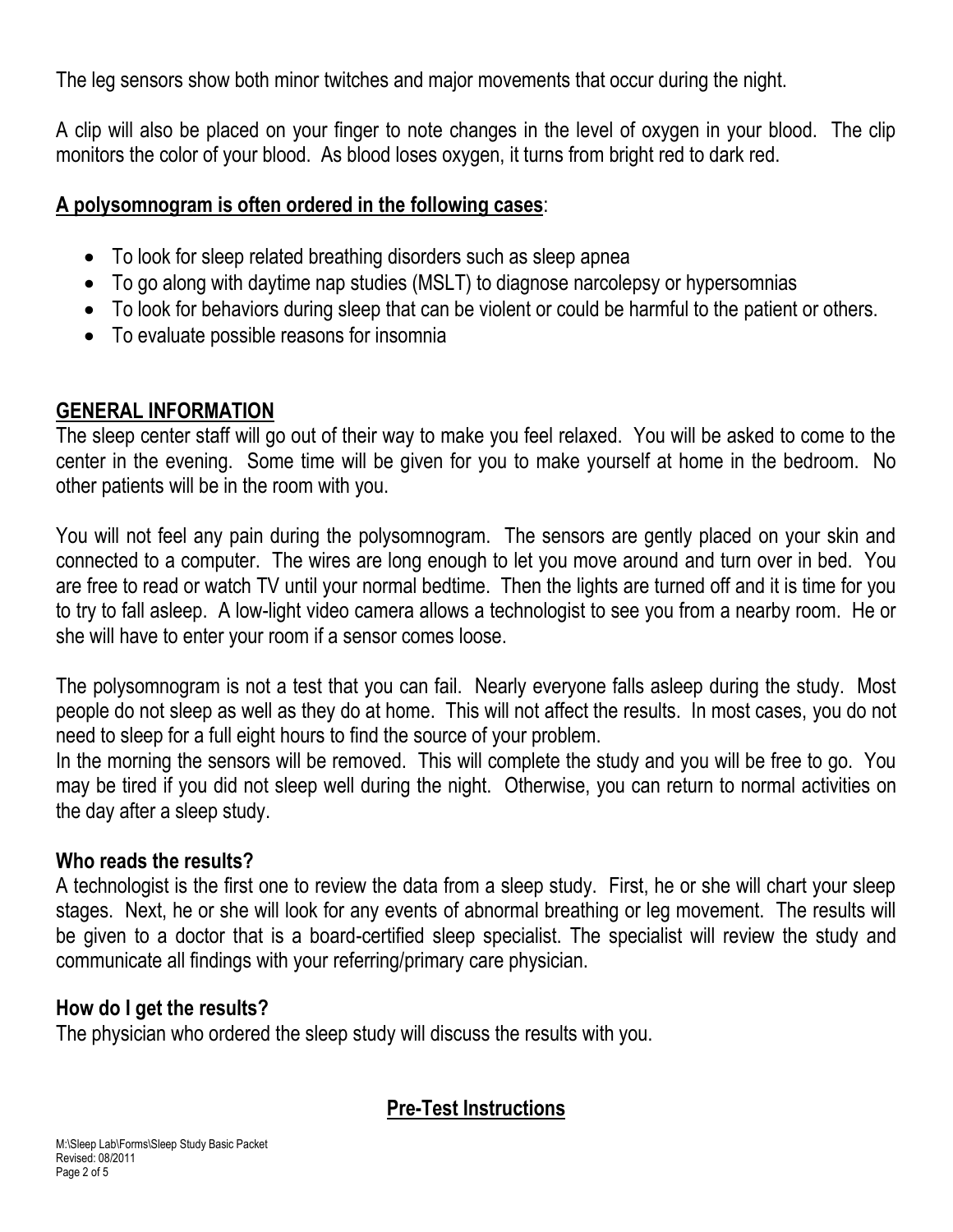## **Don't:**

- 1. **DO NOT** nap the day of the sleep study, if possible.
- 2. No alcohol or caffeine consumption the day of the sleep study.
- 3. All nail polish or acrylic nails are to be removed. If you cannot remove them yourself the technician may remove the nail polish and/or acrylic nail from one finger for accurate oxygen saturation readings.
- 4. **DO NOT** use hair products on your hair the night before or the day of your sleep study. For example, hair spray, hair gels, creams, oils, etc.
- 5. **DO NOT** wear makeup, creams, oils or lotion on your face or any part of your body the night before or day of your study.
- 6. **DO NOT** bring nicotine products into the hospital. Nicotine use will not be permitted before or during the sleep study.

## **Do:**

- 1. **Take all regular medications** the day of the sleep study. Please bring all medications (including all over the counter, and sleep aids) to the sleep study. We do not have medication at the center, nor can we obtain them for you.
- 2. Shower and shampoo your hair the day of your study.
- 3. You may bring comfortable bed clothes including tops, bottoms, bathrobe, slippers or socks, pillow if necessary. You may also bring any toiletries, i.e., tooth brush, tooth paste, soap, shampoo, etc.
- 4. You may bring a light snack or decaffeinated beverage with you.
- 5. If you have in the past used a CPAP mask or are currently using a mask at home you may bring the mask and headgear with you.

## **Please keep in mind:**

- 1. This is a medical procedure and we are an outpatient department.
- 2. Patient rooms are assigned according to the type of study. A shared bathroom with shower is located between rooms.
- 3. Technicians are not allowed to give out any information about your test results. Please ask your physician or a sleep center physician if you have any questions about the results of your study.
- 4. We will make every effort to make your stay with us comfortable. Please feel free to call if you have any questions regarding your sleep study.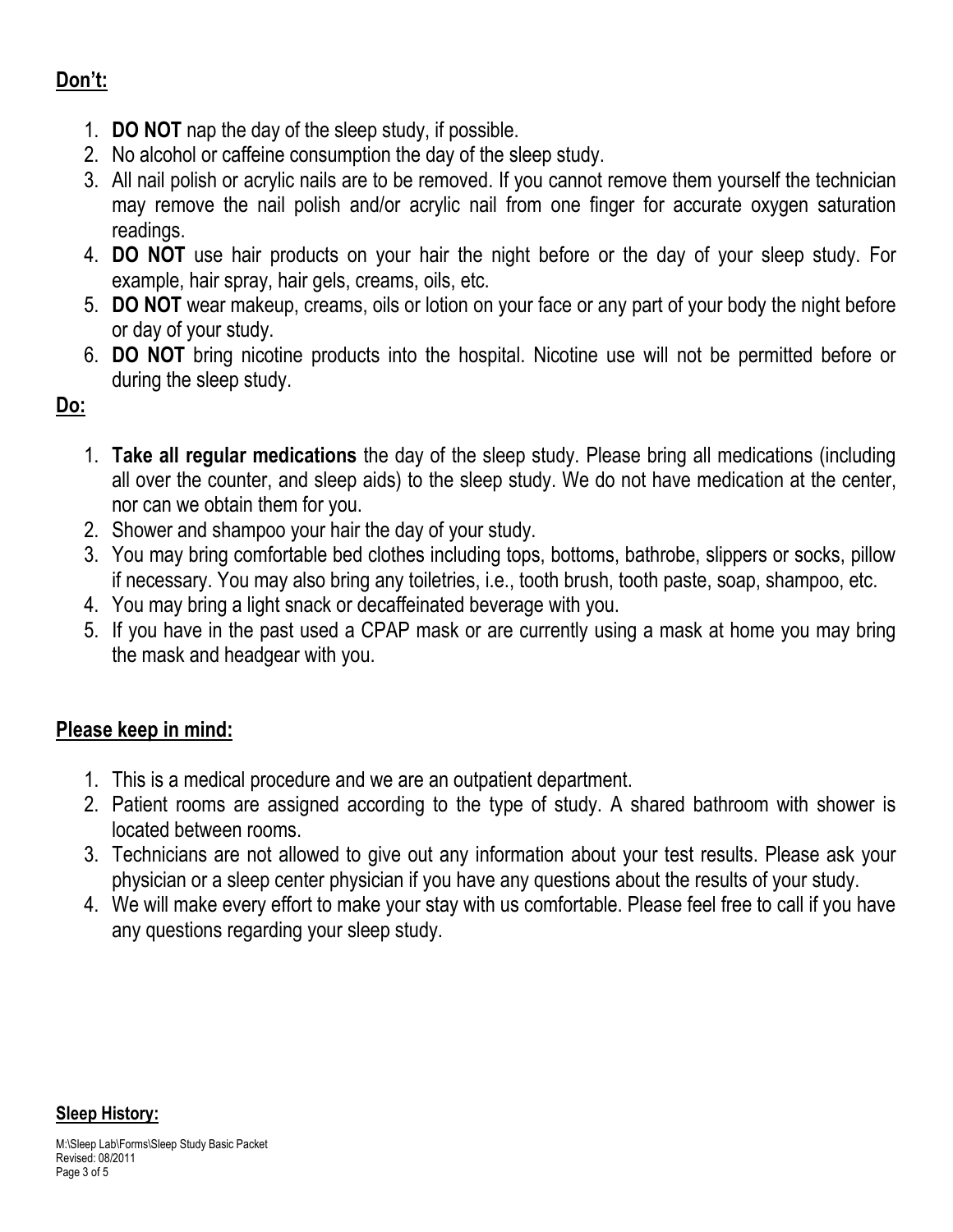#### *Please circle all that apply:*

| <b>Trouble Concentrating</b>                                                            | Doze while driving               | <b>Memory Loss</b>    |
|-----------------------------------------------------------------------------------------|----------------------------------|-----------------------|
| Gasping                                                                                 | Choking                          | <b>Restless Sleep</b> |
| Difficulty getting to sleep                                                             | <b>Teeth Grinding</b>            | Insomnia              |
| Anxiety                                                                                 | Pain                             | Restless legs         |
| Depressed                                                                               | <b>Mood Swings</b>               | Sweating              |
| Sleep Talking                                                                           | Sleep Walking                    | <b>Yelling Out</b>    |
| Difficulty staying awake                                                                | Feel tired/exhausted             | Morning headaches     |
| Morning feeling of paralysis<br>of arms/legs                                            | Family history of sleep<br>apnea |                       |
| Periods of waking up (how                                                               | Nap during day<br>How long?      |                       |
| Stomach<br>Side<br>Back                                                                 |                                  |                       |
| Height: Weight: Weight:                                                                 |                                  |                       |
| Shift Work: YES<br>NO <sub>cco</sub><br>If YES what are your hours? ___________________ |                                  |                       |
| Have you been diagnosed with sleep apnea before? _______________________________        |                                  |                       |
|                                                                                         |                                  |                       |
|                                                                                         |                                  |                       |
| What pressure is your CPAP machine set on?                                              |                                  |                       |
| If you do not wear your CPAP at night please state why:                                 |                                  |                       |
| Please list all medications with dose, how often, reason:                               |                                  |                       |
|                                                                                         |                                  |                       |
|                                                                                         |                                  |                       |

# **Practices conductive to good sleep**

\_\_\_\_\_\_\_\_\_\_\_\_\_\_\_\_\_\_\_\_\_\_\_\_\_\_\_\_\_\_\_\_\_\_\_\_\_\_\_\_\_\_\_\_\_\_\_\_\_\_\_\_\_\_\_\_\_\_\_\_\_\_\_\_\_\_\_\_\_\_\_\_\_\_\_\_\_\_\_\_\_\_\_\_\_\_\_\_\_\_\_\_\_\_\_